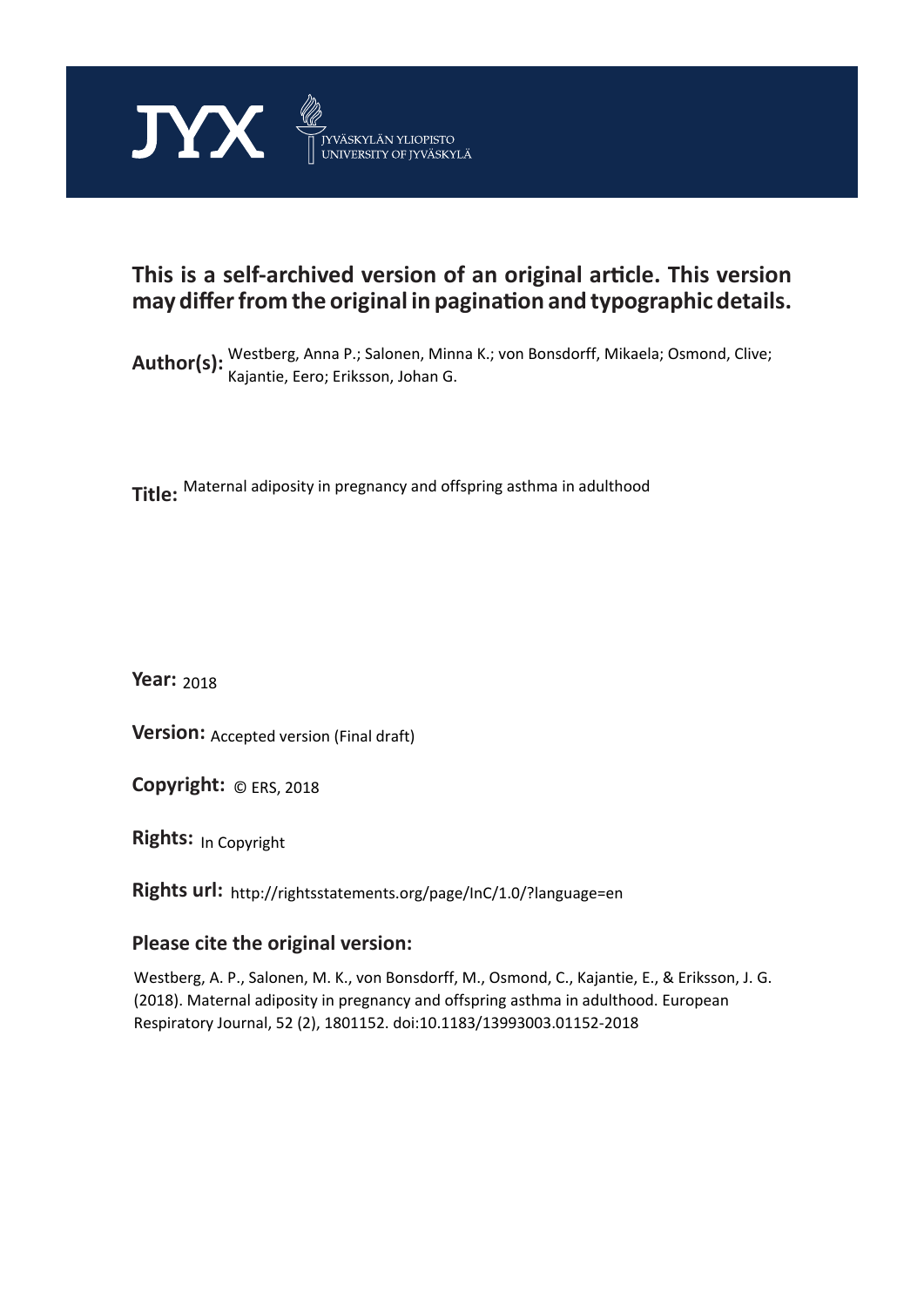# **High maternal body mass index in pregnancy is associated with an increased prevalence of offspring asthma in men in adult life**

**Anna P. Westberg**1,2, **Minna K. Salonen**2,3, **Mikaela von Bonsdorff**2,4, **Clive Osmond**5, **Eero Kajantie**3,6,7, and **Johan G. Eriksson**1,2,3

<sup>1</sup>Dept of General Practice and Primary Health Care, University of Helsinki and Helsinki University Hospital, Helsinki, Finland <sup>2</sup>Folkhälsan Research Center, Helsinki, Finland <sup>3</sup>Chronic Disease Prevention Unit, National Institute for Health and Welfare, Helsinki, Finland <sup>4</sup>Gerontology Research Center, Faculty of Sport and Health Sciences, University of Jyväskylä, Jyväskylä, Finland <sup>5</sup>MRC Lifecourse Epidemiology Unit, University of Southampton, Southampton, UK <sup>6</sup>Children's Hospital, Helsinki University Hospital and University of Helsinki, Helsinki, Finland <sup>7</sup>PEDEGO Research Unit, MRC Oulu, Oulu University Hospital and University of Oulu, Oulu, Finland

### **To the Editor**

Adverse pre- and neonatal conditions, such as low birth weight and parental smoking, have, in recent years, been found to increase the risk of developing asthma [1, 2]. The underlying mechanisms behind this appear to include an altered epigenetic programming of the developing fetal airways and immune system [3, 4].

One of these prenatal risk factors is maternal adiposity. Obesity in pregnant women is increasing and it has, in several cohort studies, been found to be associated with offspring asthma in childhood and in adolescence [5, 6]. However, there are, to our knowledge, no previous studies focusing upon the association between maternal body mass index (BMI) and offspring asthma in later life. The aetiologies of asthma in adulthood differ from those of childhood asthma. Childhood asthma has a higher percentage of the allergic phenotype, while late-onset asthma in adulthood is associated with a more rapid decline in lung function [7, 8]. Therefore, the impact of maternal BMI on asthma might differ in paediatric and adult cohorts. In this particular study, we examined the association between maternal adiposity and offspring asthma in adulthood.

The study included 12 027 subjects who were part of the Helsinki Birth Cohort Study (HBCS), a cohort of 13 345 men and women born in Helsinki during 1934–1944. Information about the subjects and their mothers was collected from hospital birth records, child welfare records and school health records. These data include weight and length at birth, gestational age, maternal weight and height prior to delivery, maternal age at birth, and parity. The subjects were divided into tertiles according to maternal BMI. The mean

Correspondence: Anna P. Westberg, Dept of General Practice and Primary Health Care, University of Helsinki, PO Box 20, 00014 University of Helsinki, Helsinki, Finland. anna.westberg@helsinki.fi.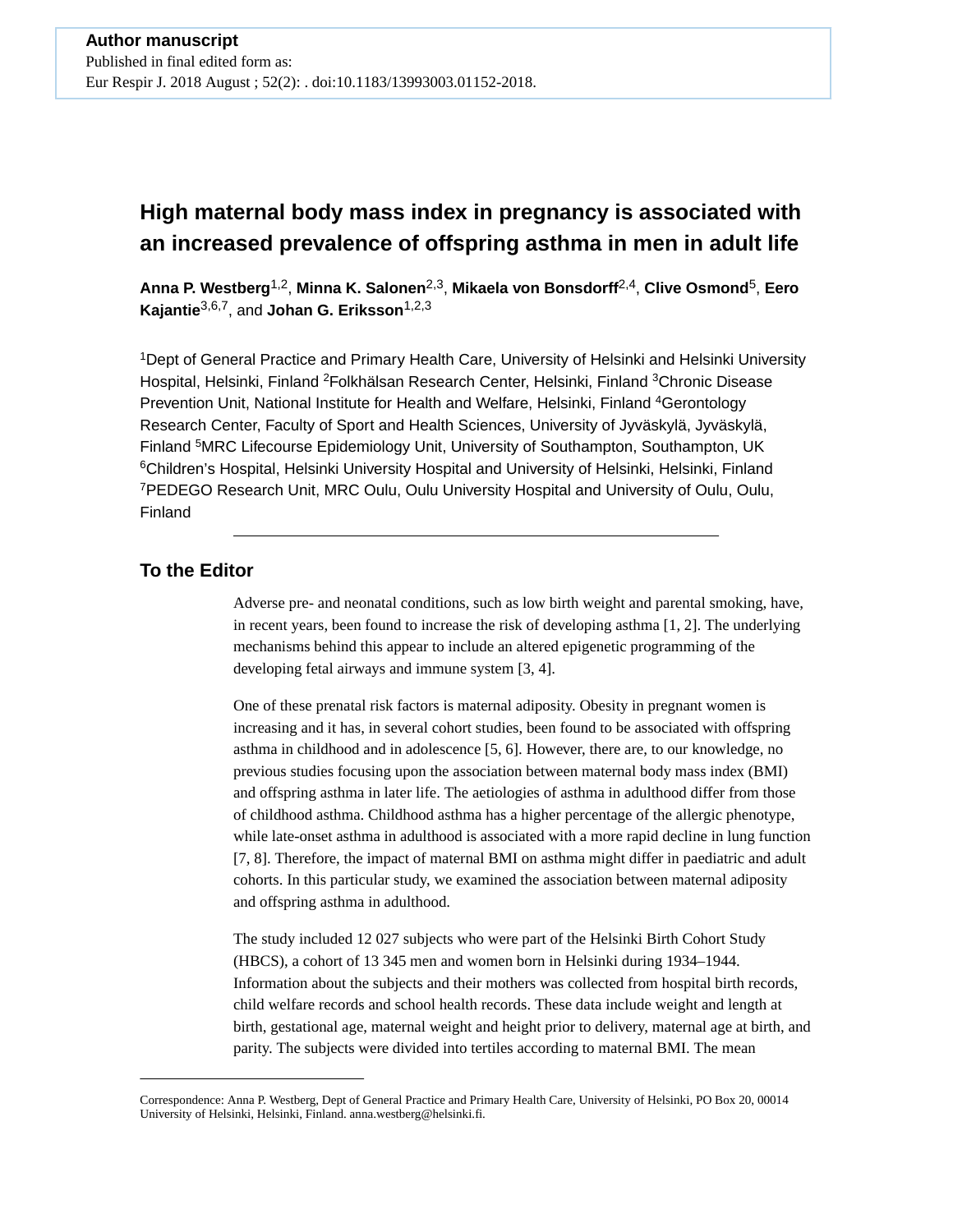maternal BMI was 23.4 kg⋅m<sup>-2</sup> in the lowest tertile, 25.9 kg⋅m<sup>-2</sup> in the middle group and 29.3 kg⋅m<sup>-2</sup> in the highest tertile. Subjects' occupations were acquired from Statistics Finland.

The prevalence of asthma was 7.1% for both sexes combined; 8.7% for women and 5.7% for men. The occurrence of asthma was defined as receiving special reimbursement for asthma medication. The costs of asthma medication are partly reimbursed by the state in Finland. In order to acquire special reimbursement, certain criteria must be filled and in adults, the criteria require demonstration of reversible airflow obstruction. The criteria for special reimbursement for asthma medication are further described in detail by BARKER *et al.* [1].

We used Cox proportional hazard models as the primary analytical tool to examine the associations between maternal adiposity and occurrence of asthma. The participants were followed up from the year 1964 to their death, migration, onset of asthma or December 31, 2011.

In the whole cohort, maternal BMI was significantly related to a higher occurrence of asthma. Compared to those whose mothers were in the lowest BMI tertile, those whose mothers were in the highest tertile had a higher hazard of asthma, the hazard ratio (HR) being 1.21 (95% CI 1.03–1.43). In the analysis for men alone, the association was even stronger; HR was 1.44 (95% CI 1.12–1.86). Maternal BMI was not associated with asthma among women. Additional adjustment for gestational age, parity, birth weight and socioeconomic status in adulthood further strengthened the associations (figure 1). With both sexes combined, the adjusted HR for asthma was 1.27 (95% CI 1.07–1.52) in the highest maternal BMI group compared to the lowest group. For men, this HR was 1.54 (95% CI 1.18–2.02).

We also performed these analyses in a subsample (n=6874) with data on smoking history and adult BMI available. There was no significant association between maternal BMI and offspring asthma before adjustment for subjects' own BMI or smoking status, although the trend was similar to the analyses performed with all subjects. Additionally, the results did not change when adding smoking status and adult BMI as covariates.

With data from HBCS, we have examined the effect of maternal BMI in late pregnancy on the occurrence of asthma in adult life in the offspring. While there are studies that have previously shown an association between high maternal BMI and offspring asthma in childhood and adolescence, this is, to our knowledge, the first study that demonstrated this association in late adult life particularly among men.

The mechanisms underlying the association between maternal BMI and offspring are likely to include common genetic factors and environmental conditions as well as epigenetic remodelling during fetal development. It is proposed that high maternal BMI during pregnancy causes an unfavourable hormonal and metabolic environment for the fetus [9]. This in turn may result in epigenetic programming, which adversely alters the development of the fetal immune system and results in a hyperresponsive airway epithelium, a characteristic of asthma [10]. Further research is required to fully understand the pathways by which maternal adiposity influences offspring asthma.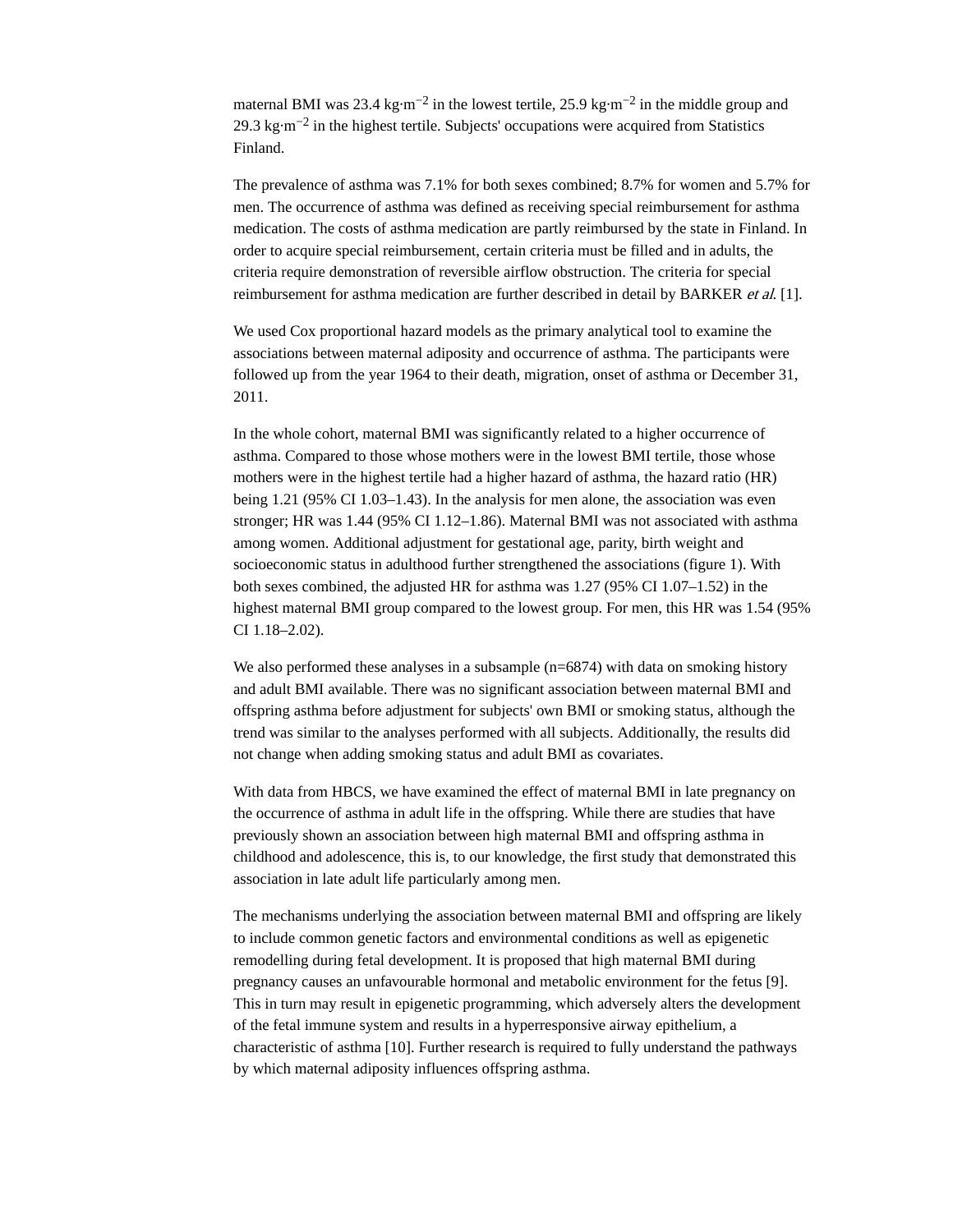In this study, we found high maternal BMI to be associated with asthma in male, but not in female, subjects. We are not able to draw any definite conclusions on why there is a sex difference. However, fetal airway development differs in male and female fetuses, which hypothetically might expose the sexes differently to adverse neonatal conditions [11]. Sex differences have also been described in several other studies on neonatal conditions and later health outcome, supporting the theory that male and female fetuses are targets for different epigenetic remodelling [12, 13].

The study has some limitations. As the medications for asthma and chronic obstructive lung disease partly overlap, some of the subjects who received special reimbursement for asthma medication may in fact have suffered from chronic obstructive lung disease instead of or in combination with asthma. This method might also have excluded some mild cases of asthma, since the criteria for receiving the reimbursement include using medication regularly. Maternal BMI was calculated by using maternal weight prior to delivery and we were unable to distinguish between the impact of maternal pre-pregnancy weight and maternal weight gain during pregnancy on offspring asthma. Nevertheless, high maternal BMI before pregnancy and excessive gestational weight gain seem to have the same adverse effect on pregnancy and neonatal outcomes [14]. Another challenge regarding maternal BMI is that the mothers in the cohort were not as obese as pregnant women today.

The strengths of this study include a long follow-up period from birth until a mean age of 71 years, as well as reliable information on maternal and neonatal characteristics from hospital birth records. We also possessed information about the date of asthma diagnosis, which enabled us to perform the analyses with Cox regression. Finally, the prevalence of asthma in the cohort was 7.1%, which corresponds well to the general prevalence in the Finnish population [15].

In conclusion, this study suggests that maternal BMI in late pregnancy is associated with an increased occurrence of asthma in male adult offspring after adjustment for year of birth, gestational age, parity, birth weight and socioeconomic status in adulthood. The study gives us further insight into how pre- and neonatal conditions adversely affect the risk of asthma in later life. Further insight into the risk factors for developing asthma might improve the possibilities for targeting primary prevention of the disease.

### **References**

- 1. Barker DJ, Osmond C, Forsen TJ, et al. Foetal and childhood growth and asthma in adult life. Acta Paediatr. 2013; 102:732–738. [PubMed: 23560734]
- 2. Burke H, Leonardi-Bee J, Hashim A, et al. Prenatal and passive smoke exposure and incidence of asthma and wheeze: systematic review and meta-analysis. Pediatrics. 2012; 129:735–744. [PubMed: 22430451]
- 3. Martino D, Prescott S. Epigenetics and prenatal influences on asthma and allergic airways disease. Chest. 2011; 139:640–647. [PubMed: 21362650]
- 4. Peters JL, Boynton-Jarrett R, Sandel M. Prenatal environmental factors influencing IgE levels, atopy and early asthma. Curr Opin Allergy Clin Immunol. 2013; 13:187–192. [PubMed: 23385288]
- 5. Fisher SC, Kim SY, Sharma AJ, et al. Is obesity still increasing among pregnant women? Prepregnancy obesity trends in 20 states, 2003-2009. Prev Med. 2013; 56:372–378. [PubMed: 23454595]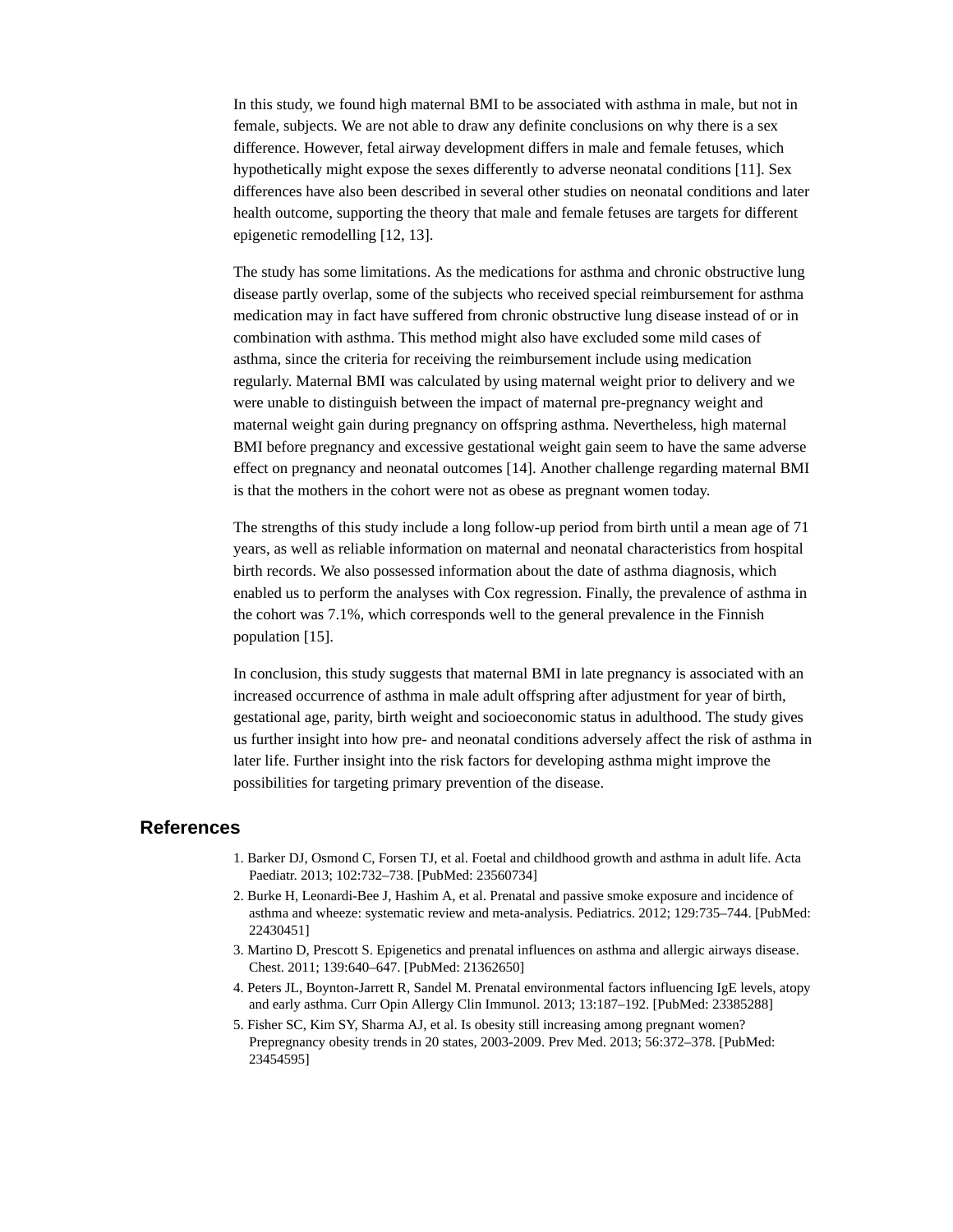- 6. Zugna D, Galassi C, Annesi-Maesano I, et al. Maternal complications in pregnancy and wheezing in early childhood: a pooled analysis of 14 birth cohorts. Int J Epidemiol. 2015; 44:199–208. [PubMed: 25626439]
- 7. Bel EH. Clinical phenotypes of asthma. Curr Opin Pulm Med. 2004; 10:44–50. [PubMed: 14749605]
- 8. Miranda C, Busacker A, Balzar S, et al. Distinguishing severe asthma phenotypes: role of age at onset and eosinophilic inflammation. J Allergy Clin Immunol. 2004; 113:101–108. [PubMed: 14713914]
- 9. Ramsay JE, Ferrell WR, Crawford L, et al. Maternal obesity is associated with dysregulation of metabolic, vascular, and inflammatory pathways. J Clin Endocrinol Metab. 2002; 87:4231–4237. [PubMed: 12213876]
- 10. MacDonald KD, Moran AR, Scherman AJ, et al. Maternal high-fat diet in mice leads to innate airway hyperresponsiveness in the adult offspring. Physiol Rep. 2017; 5doi: 10.14814/phy2.13082
- 11. Becklake MR, Kauffmann F. Gender differences in airway behaviour over the human life span. Thorax. 1999; 54:1119–1138. [PubMed: 10567633]
- 12. Barker DJ, Osmond C, Kajantie E, et al. Growth and chronic disease: findings in the Helsinki Birth Cohort. Ann Hum Biol. 2009; 36:445–458. [PubMed: 19562567]
- 13. Dumas O, Varraso R, Gillman MW, et al. Longitudinal study of maternal body mass index, gestational weight gain, and offspring asthma. Allergy. 2016; 71:1295–1304. [PubMed: 26969855]
- 14. Li N, Liu E, Guo J, et al. Maternal prepregnancy body mass index and gestational weight gain on pregnancy outcomes. PLoS One. 2013; 8:e82310. [PubMed: 24376527]
- 15. Jousilahti P, Laatikainen T, Haahtela T, et al. Astma ja hengitystieallergiat ovat lisääntyneet Suomessa – allergiaohjelma pyrkii taittamaan kasvun. Tutkimuksesta Tiiviisti. 2016; 5